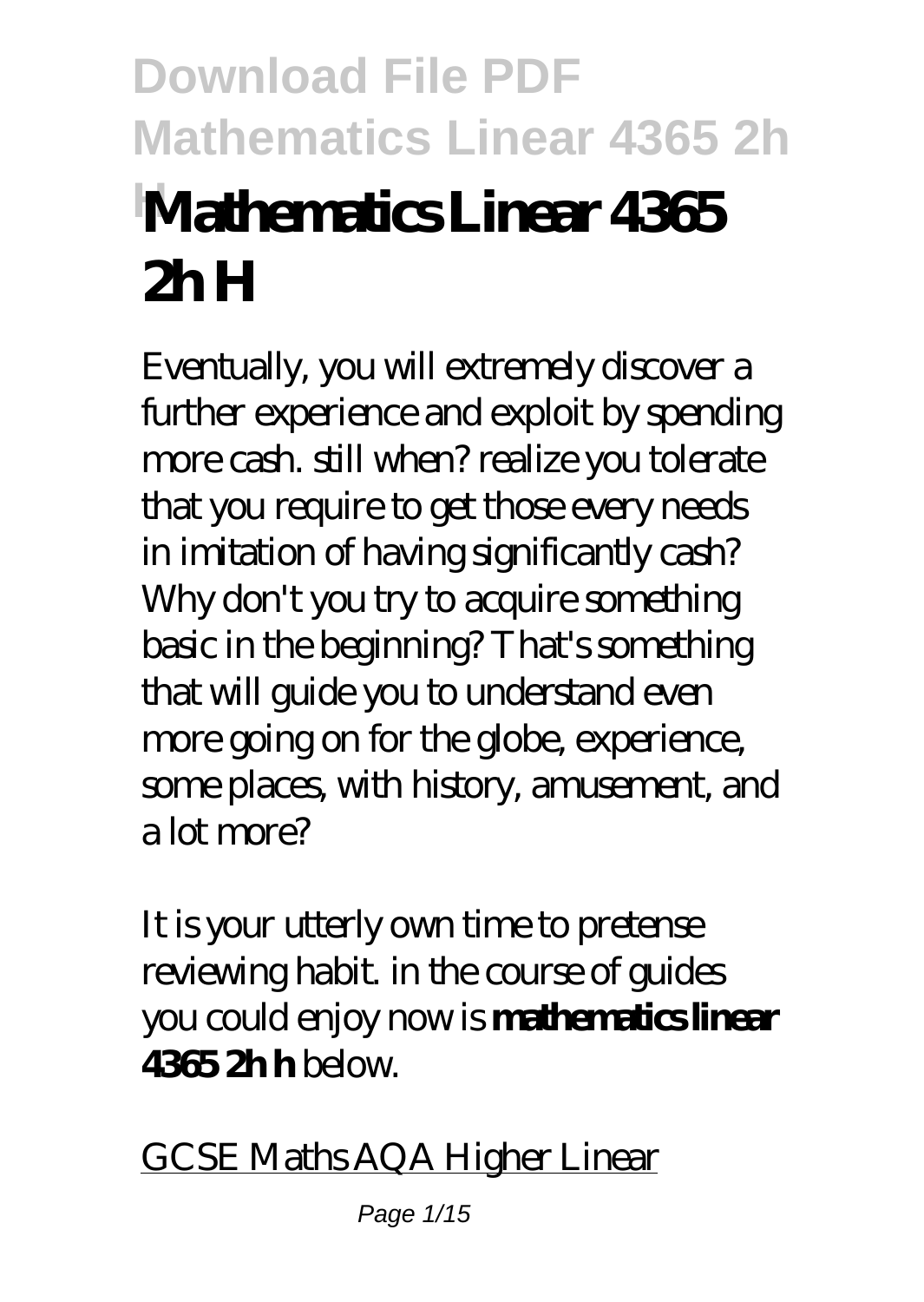**H**Practice Paper 2 (Calc) *GCSE Maths AQA Higher Linear Practice Paper 4 (Calc)*

Linear Inequalities Class 11 in Hindi **Introduction - Linear Equations in One Variable - Chapter 2 - NCERT Class 8th Maths** \"Simple Equations\" Chapter 4 - Introduction - NCERT Class 7th Maths Solutions Pair of Linear Equations in Two Variables Class 10 | Class 10 Maths Chapter 3 | All Exercise/Questio D.A.V. Math | Class 7 | Ch 7 | Linear Equations in one variable  $|W/S 2| 1 - 5$ | Art Of Mathematica 12 th (NCERT) Mathematics- LINEAR PROGRAMMING | EXERCISE- 12.1 (Solution) | Pathshala (Hindi) Linear Equations in Two Variables Class 9/10 | Class 9 Maths Chapter 4 | 10 Maths Chapter 3 Basics **Q 3 - Ex 2.4 - Linear Equations in One Variable - NCERT Maths Class 8th - Chapter 2** Linear Page 2/15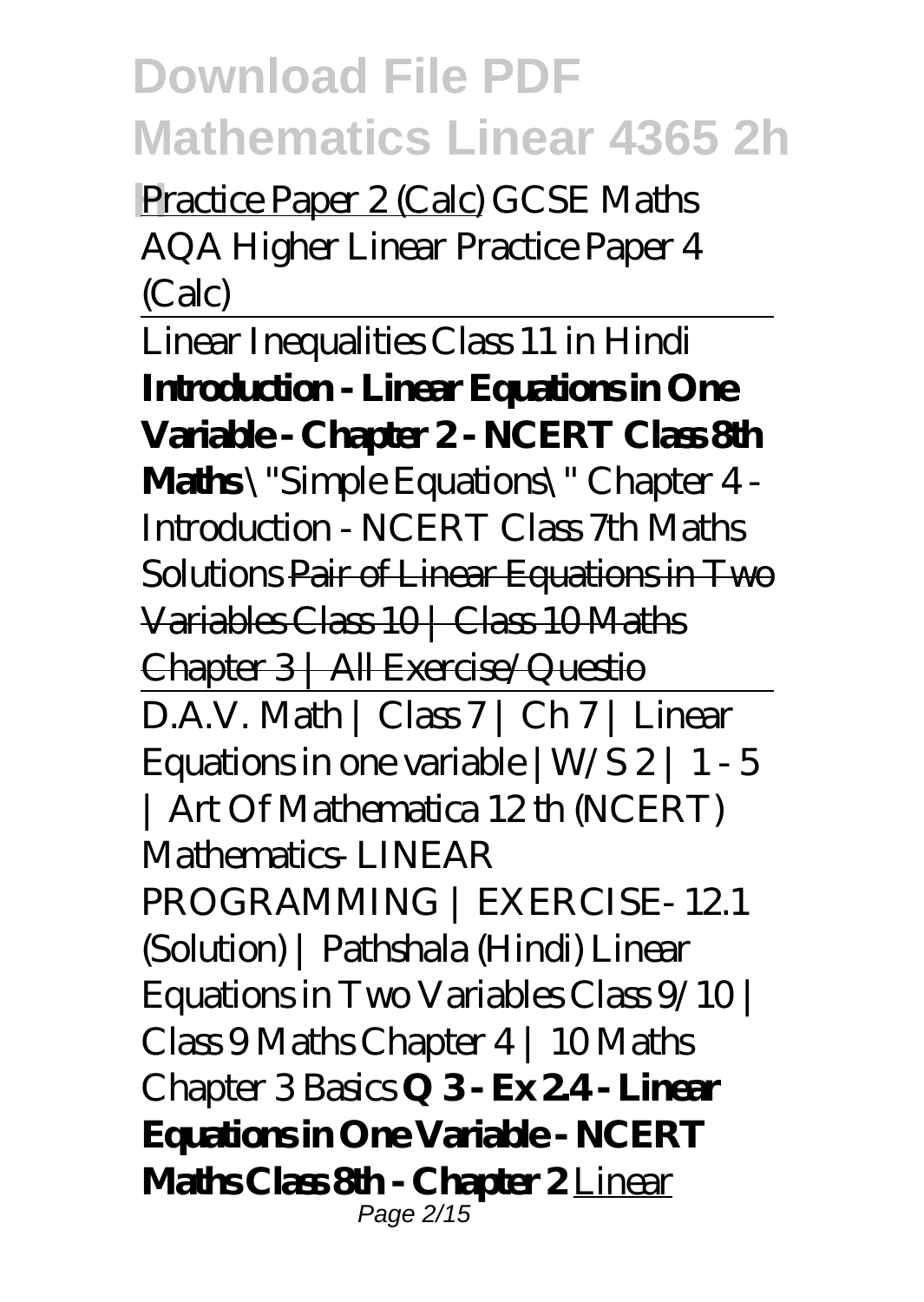**H**Equations in 2 Variables - Lecture 1 | Class 9 | Unacademy Foundation - Maths | Surabhi Ma'am Introduction- Linear Equations, Maths Class 9th *Japanese Multiply Trick । 10 Sec Multiplication Trick | Short Trick Math* Linear Equations in 2 Variables - Review How to score good Marks in Maths | How to  $Score 100/100$  in Maths  $\leftarrow$ 

Linear Equations in Two Variables 5 Tips to Study Maths, How to Study Maths, How to Score Good Marks in Maths Live Class For Class 7

में अच्छे मार्क्स

कैसे लाये

1-1000 Table Trick Exposed | Table Trick Fraud By Dear Sir | Table Learn | Math Tricks1-1000 Square in 5 Seconds | Square Trick | Vedic Maths | Vedic Maths Tricks

 $D.A.V. Math | Class 7 | Ch6 |$ Algebraic\_Expression | Worksheet 2 | Page 3/15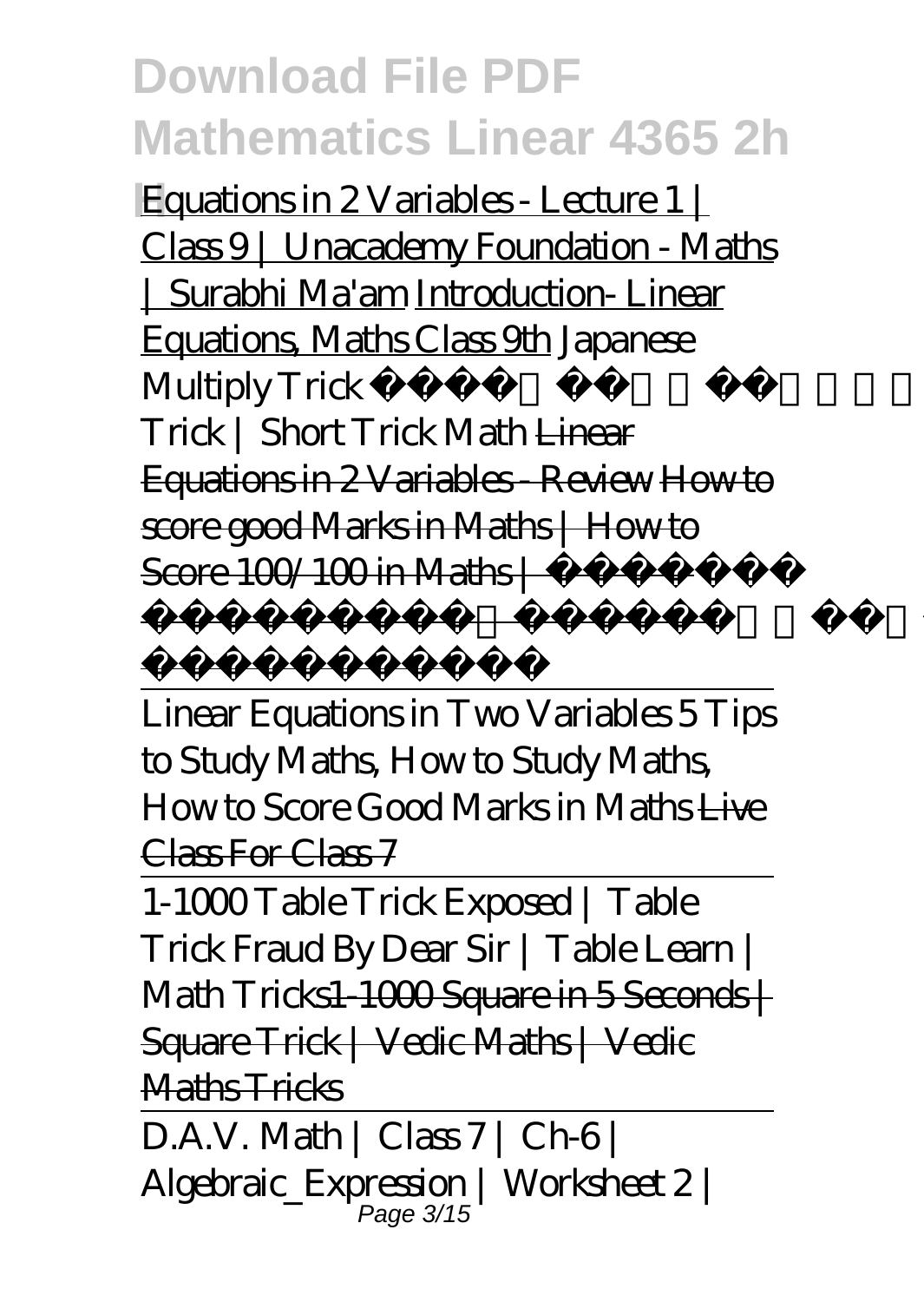**H**Q.No. 1-3 | Art Of MathematicaD.A.V. Math | Class 7 | Ch 7 | Linear Equations in one variable |W/S 1 | 11 -18| Art Of Mathematica *Linear Programming Class 12 in 1 Shot By Neha Ma'am | Full Marks Guaranteed | Vedantu Math* Chapter 6 (Basics) Linear Inequalities Class 11 Maths Ncert **Class - 10 Chapter 3 Introduction to (Pair of Linear Equations in Two Variables) NCERT CBSE** CBSE class 10 maths chapter 3 exercise 3.1 solutions | pair of linear equation in two variables *#1 XI Business Maths linear Equations* **Linear Equations In Two Variables | CBSE Class 10 Maths** Class - 9th, Ex - 4.3, Q 1 (Linear Equation in Two Variable) Maths NCERT CBSE Class 9 Maths NCERT Ex 4.1 Introduction Ch 4 Linear Equations in Two Variables Mathematics Linear 4365 2h H Mathematics (Linear) 4365/2H Paper 2 Friday 13 June 2014 9.00am to 11.00am Page 4/15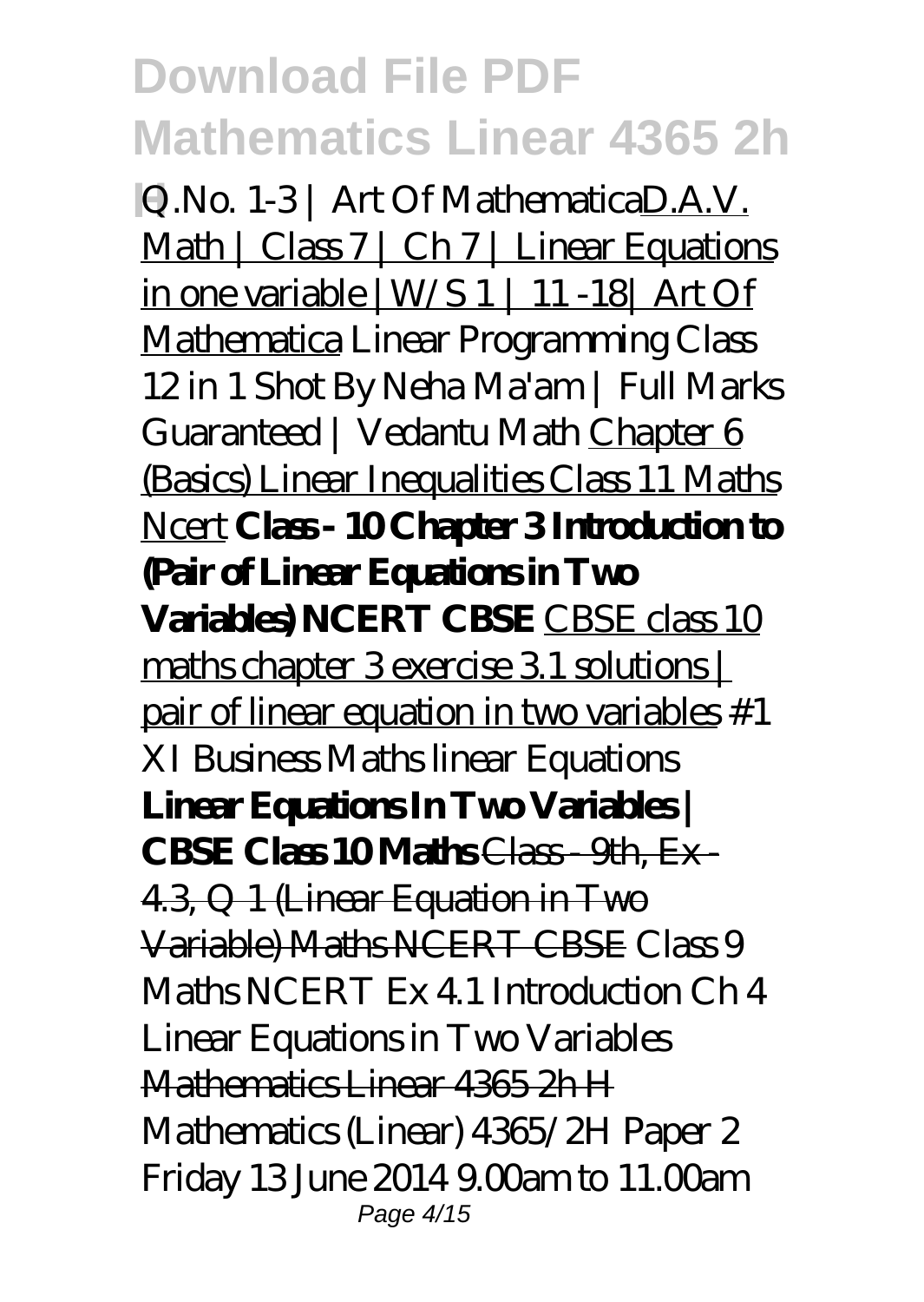**H** For this paper you must have: a calculator mathematical instruments. Time allowed 2 hours Instructions Use black ink or black ball-point pen. Draw diagrams in pencil. Fill in the boxes at the top of this page. Answer all questions. You must answer the questions in the spaces provided. Do not write outside the box ...

#### Mathematics (Linear) 4365/2H H - Revision Maths

WMP/Nov14/4365/2H 5The diagram shows the positions of six chairs in a classroom. Five students are sitting on the chairs so that Ben is on a bearing of 045º from Adam Cath is on a bearing of 090º from Ben Darren is on a bearing of 135º from Emily. On the plan below, show where each student is sitting.

Mathematics (Linear) 4365/2H H - Revision Maths Page 5/15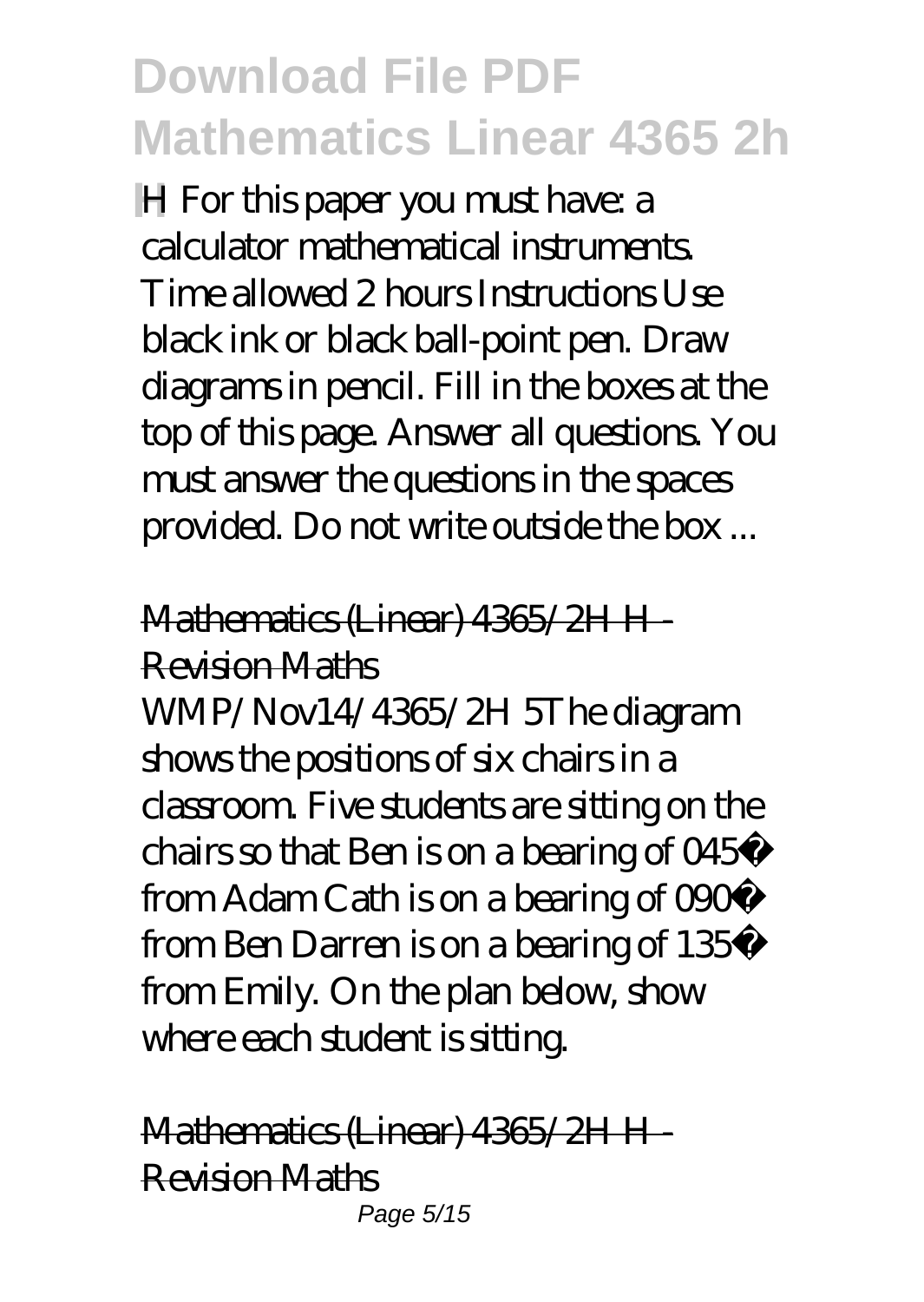**H**4365/2H Centre Number Surname Other Names Candidate Signature Candidate Number General Certificate of Secondary Education Higher Tier November 2013 Time allowed l 2 hours Instructions l Use black ink or black ball-point pen. Draw diagrams in pencil. l Fill in the boxes at the top of this page. l Answer all questions. l You must answer the questions in the spaces provided. Do not write outside ...

Mathematics (Linear) 4365/2H H Mathematics (Linear) 4365/2H Paper 2 Thursday 11 June 2015 1.30pm to 3.30pm H For this paper you must have: a calculator mathematical instruments. Time allowed 2 hours Instructions Use black ink or black ball-point pen. Draw diagrams in pencil. Fill in the boxes at the top of this page. Answer all questions. You must answer the questions in the spaces provided. Do not write outside the box ... Page 6/15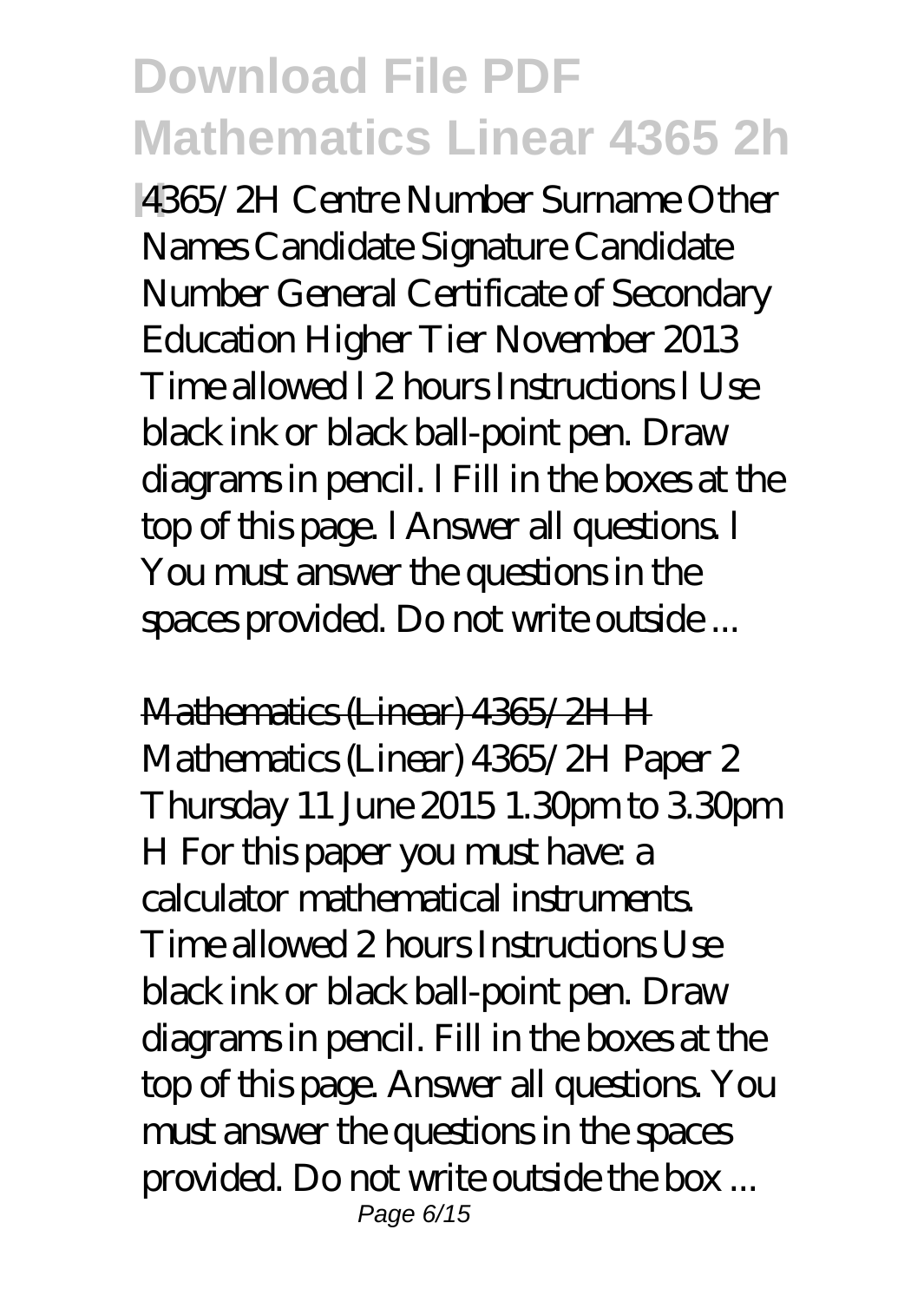#### Mathematics (Linear) 4365/2H H - Deyes **High School**

Mathematics (Linear) 4365/2H Paper 2 Thursday 11 June 2015 1.30pm to 3.30pm H For this paper you must have: a calculator mathematical instruments. Time allowed 2 hours Instructions Use black ink or black ball-point pen. Draw diagrams in pencil. Fill in the boxes at the top of this page. Answer all questions. You must answer the questions in the spaces provided. Do not write outside the box ...

### Mathematics (Linear) 4365/2H H -

Revision Maths

MARK SCHEME – GCSE Mathematics  $(Linear) - 4365/2H - June 20143 of 20$ Glossary for Mark Schemes GCSE examinations are marked in such a way as to award positive achievement wherever possible.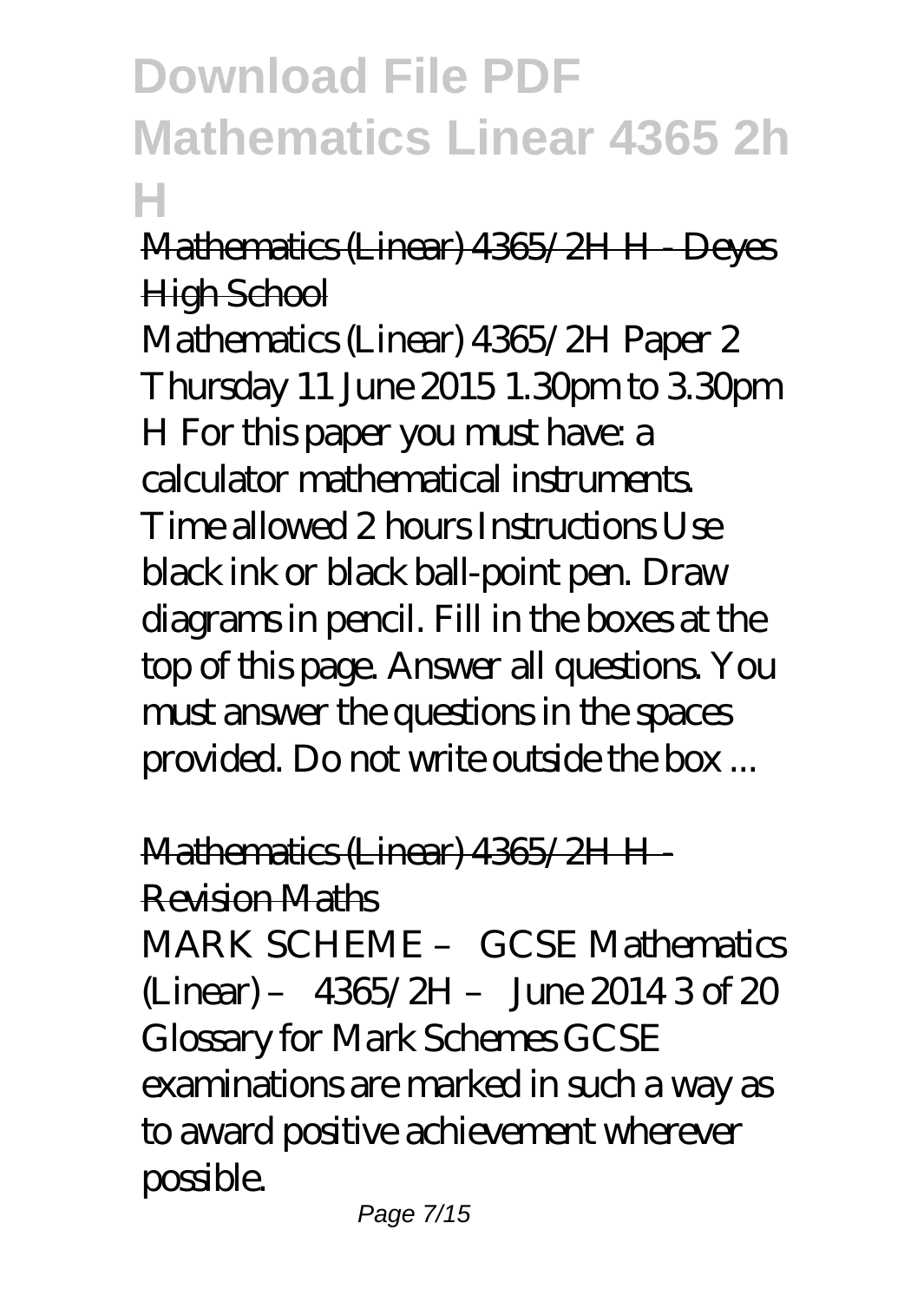#### GCSE Mathematics (Linear) B Mark scheme Paper 2...

Linear Specification (4365) question papers and mark schemes. In this area you will find a selection of past examination papers, mark schemes and practice papers for the Linear Specification (4365). The final assessments for this specification took place in 2017. June 2017; November 2016; June 2016; November 2015; June 2015; November 2014; J une 2014; November 2013; June 2013; January 2013 ...

Linear Specification (4365) question ... - AQA All About Maths AQA GCSE Mathematics (Linear) –  $43652H - Im20154$  Examiners should consistently apply the following principles Diagrams Diagrams that have working on them should be treated like normal responses. If a diagram has been written Page 8/15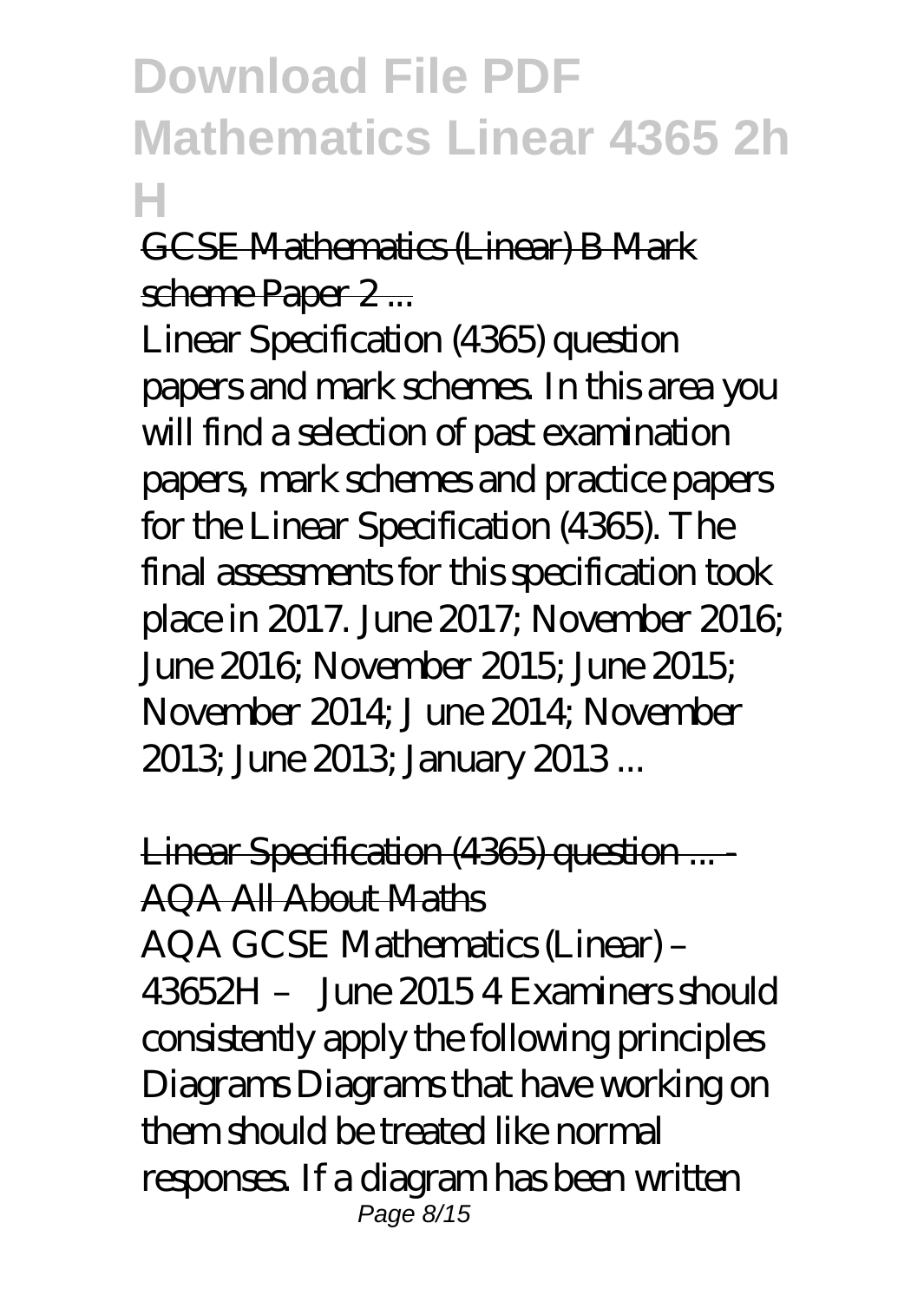**A** on but the correct response is within the answer space, the work within the answer space should be marked. Working on diagrams that contradicts work within the

GCSE Mathematics (Linear) B Mark scheme Paper 2...

...

Get Free Mathematics Linear 4365 1h H Mathematics Linear 4365 1h H Thank you for downloading mathematics linear 4365 1h h. As you may know, people have look numerous times for their chosen readings like this mathematics linear 4365 1h h, but end up in malicious downloads. Rather than reading a good book with a cup of coffee in the afternoon, instead they cope with some malicious bugs inside ...

Mathematics Linear 4365 1h H - eactredbridgefreeschool.org PP4/4365/2H General Certificate of Page 9/15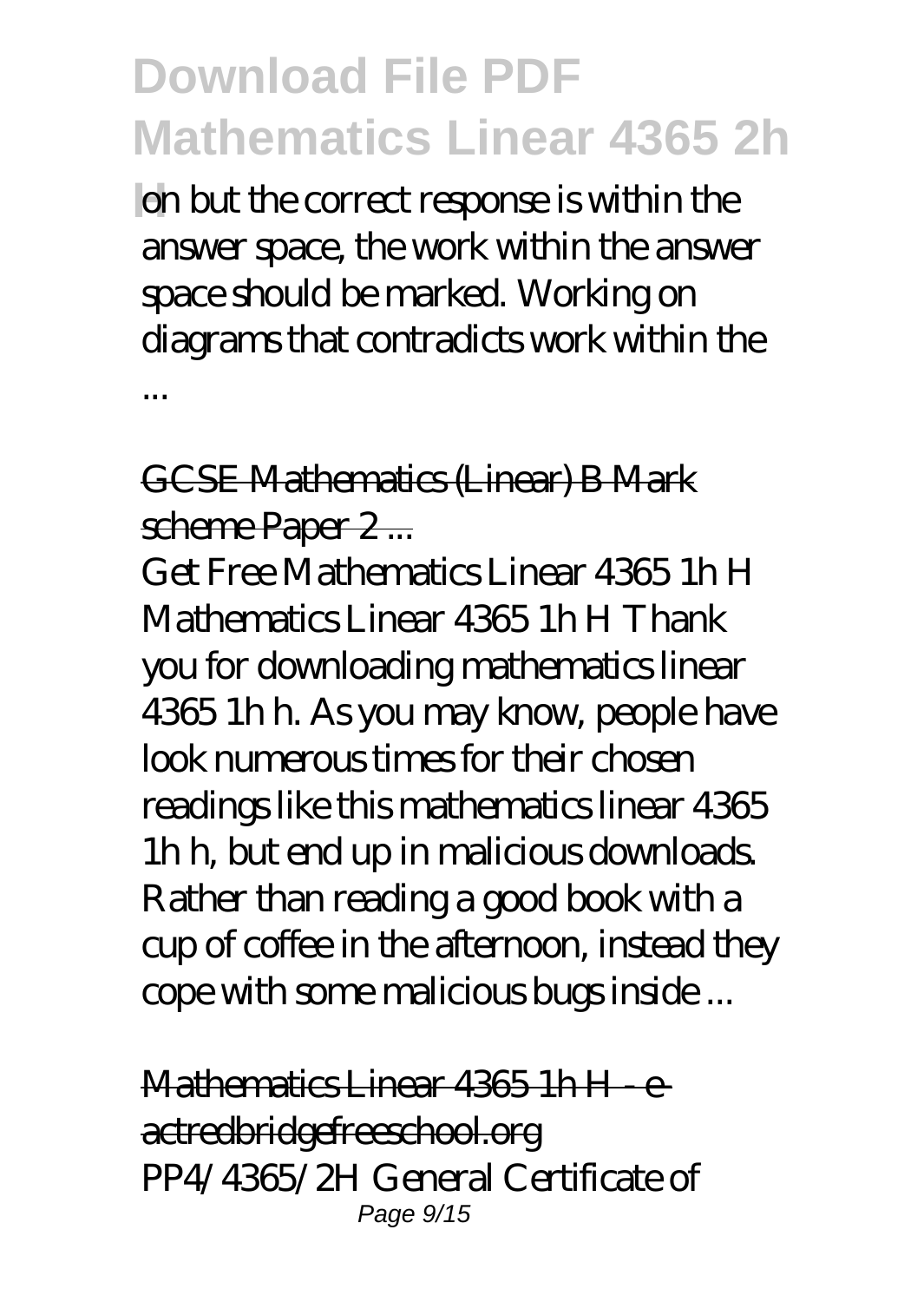**Secondary Education Higher Tier** Mathematics (Linear) B Paper 2 Calculator Practice Paper 2012 Specification (Set 4) Time allowed 2 hours Instructions Use black ink or black ballpoint pen. Draw diagrams in pencil. Fill in the boxes at the top of this page. Answer all questions.

Mathematics (Linear) B 4365/2H H - Malbank School and ...

Mathematics (Linear) B 4365. Paper 2 . Higher Tier . Final. Mark Scheme . Mark schemes are prepared by the Principal Examiner and considered, together with the relevant questions, by a panel of subject teachers. This mark scheme includes any amendments made at the standardisation meeting attended by all examiners and is the scheme which was used by them in this examination. The standardisation ...

Page 10/15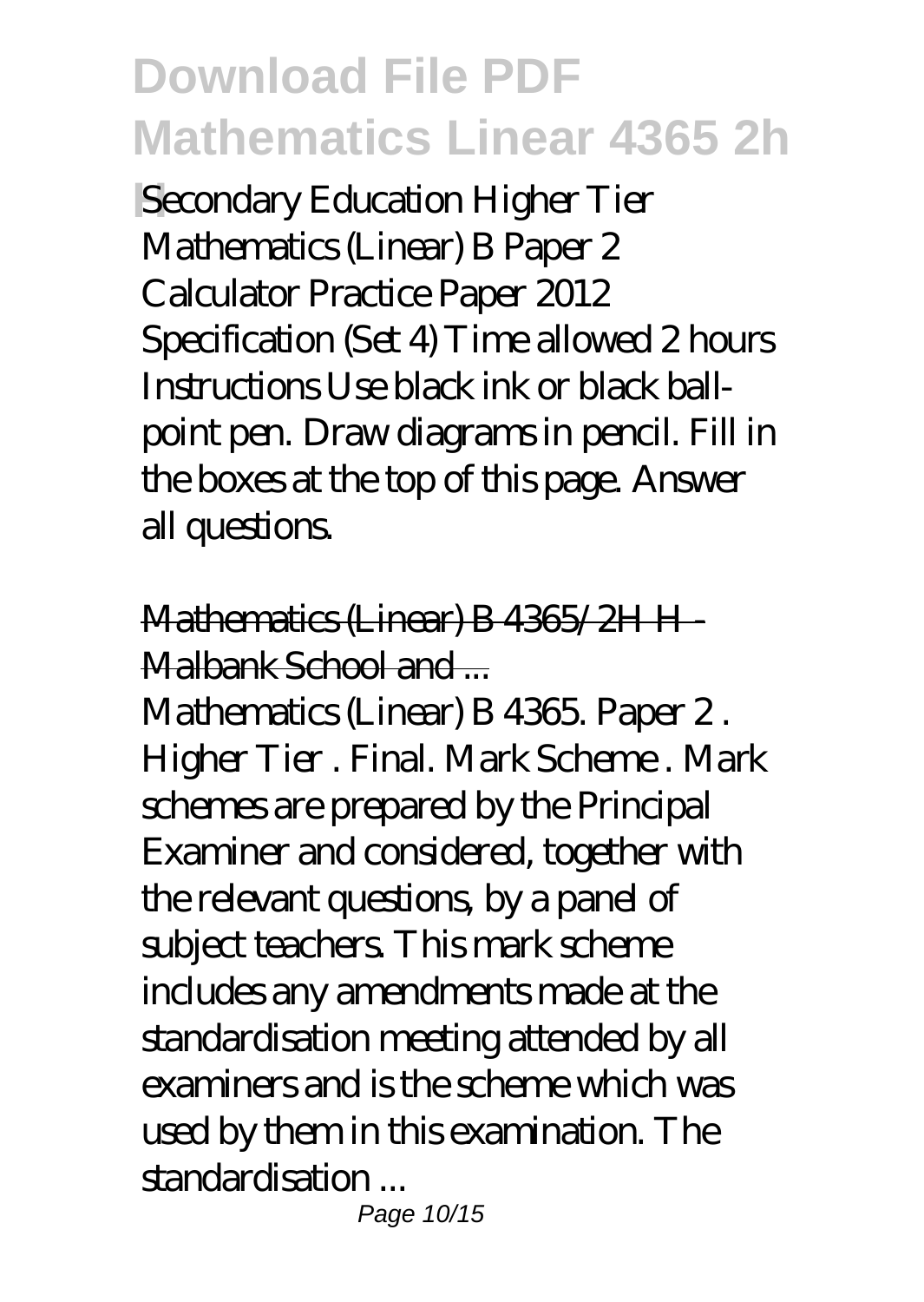#### GCSE Mathematics (Linear) B Mark scheme Paper 2...

Download File PDF Mathematics Linear 4365 2h H Mathematics Linear 4365 2h H Thank you totally much for downloading mathematics linear 4365 2h h.Most likely you have knowledge that, people have look numerous time for their favorite books behind this mathematics linear 4365 2h h, but end happening in harmful downloads. Rather than enjoying a fine book as soon as a cup of coffee in the afternoon  $\mathbb{R}$ 

#### Mathematics Linear 4365 2h H -

cdnx.truyenyy.com

AQA GCSE Mathematics (Linear) – 43652H – November 2013 4 Examiners should consistently apply the following principles Diagrams Diagrams that have working on them should be treated like Page 11/15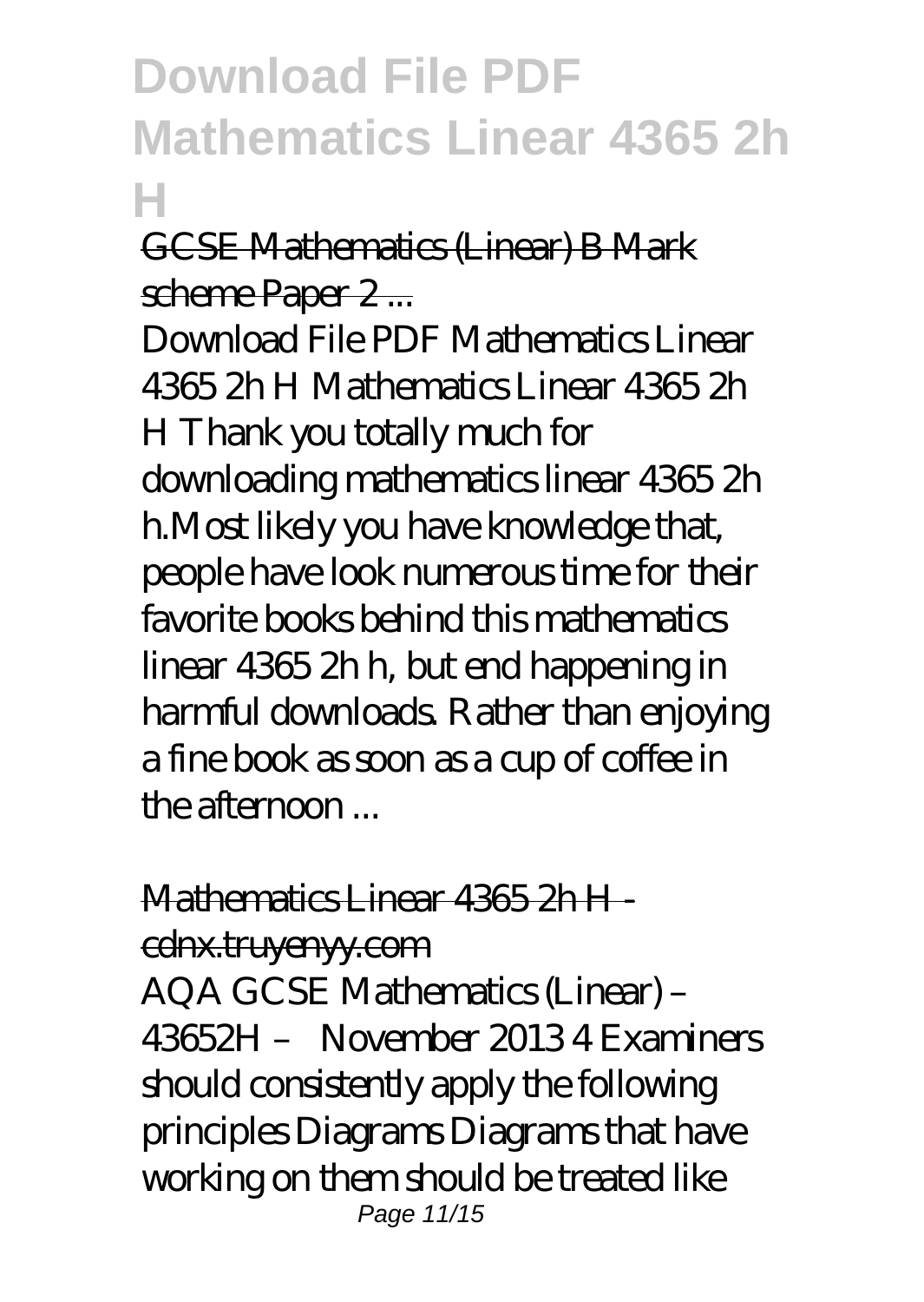**hormal responses.** If a diagram has been written on but the correct response is within the answer space, the work within the answer space should be marked. Working on diagrams that contradicts work within the ...

#### GCSE Mathematics (Linear) B Mark scheme Paper 2 ...

SP12/4365/2H 4 General Certificate of Secondary Education Higher Tier Mathematics (Linear) B 8 Paper 2 Calculator Specimen Paper 2012 Specification Time allowed • 2 hours Instructions • Use black ink or black ballpoint pen. Draw diagrams in pencil. • Fill in the boxes at the top of this page. • Answer all questions. • You must answer the questions in the space provided. Do not write ...

Mathematics (Linear) B 4365/2H H - Page 12/15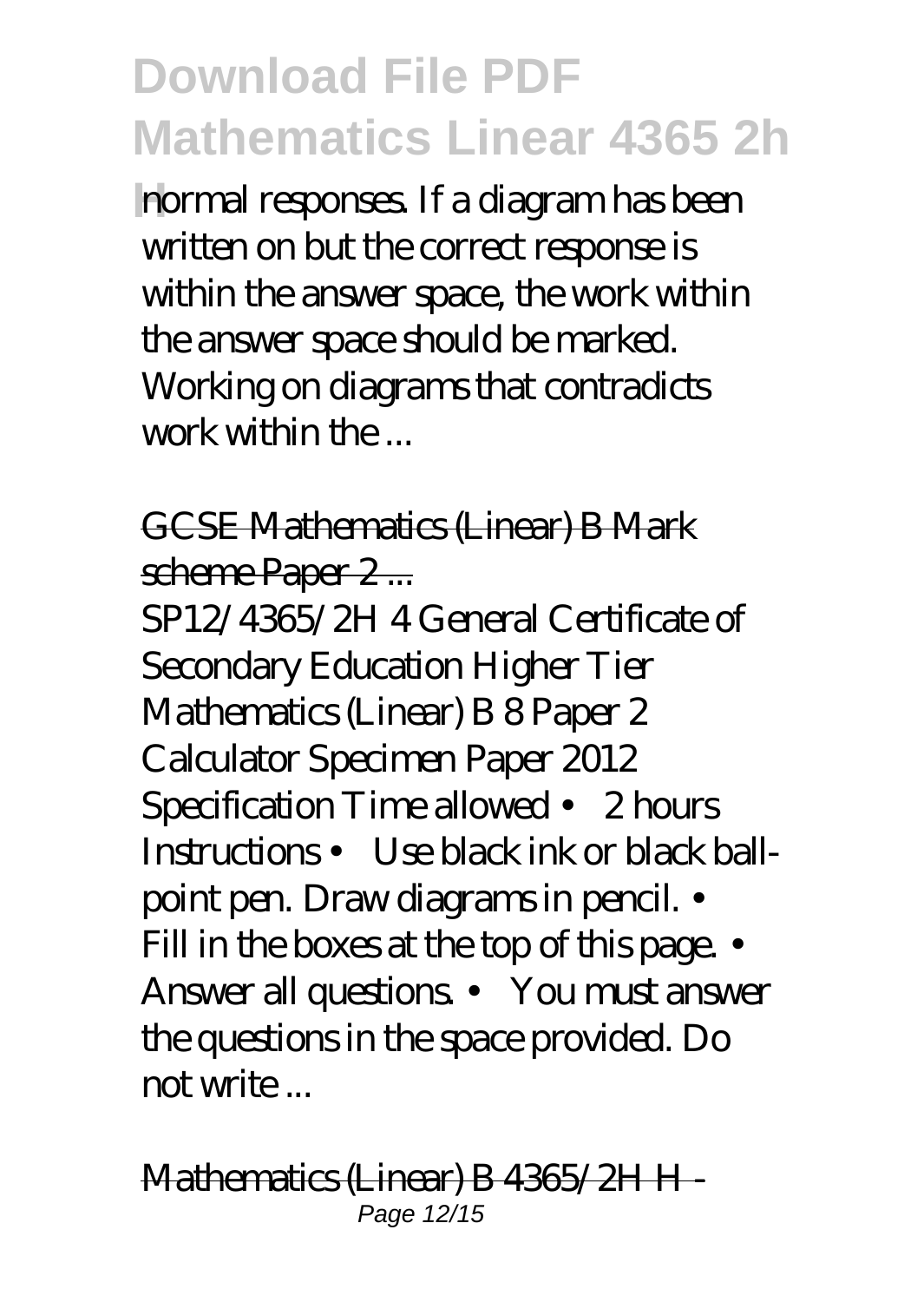**studywell.com** mathematics-linear-4365-2h-h 3/6 Downloaded from unite005.targettelecoms.co.uk on October 18, 2020 by guest GCSE examinations are marked in such a way as to award positive achievement wherever possible. GCSE Mathematics (Linear) B Mark scheme Paper 2 ... Linear Specification (4365) question papers and mark schemes. In this area you will find a selection of past examination papers, mark schemes ...

Mathematics Linear 4365 2h H | unite005.targettelecoms.co GCSE Maths - linear specification (4365) The final assessment for GCSE Maths (4365) was in 2017 (resit students only). You can still view past question papers and mark schemes for this qualification.

Linear Specification (4365) - AQA All Page 13/15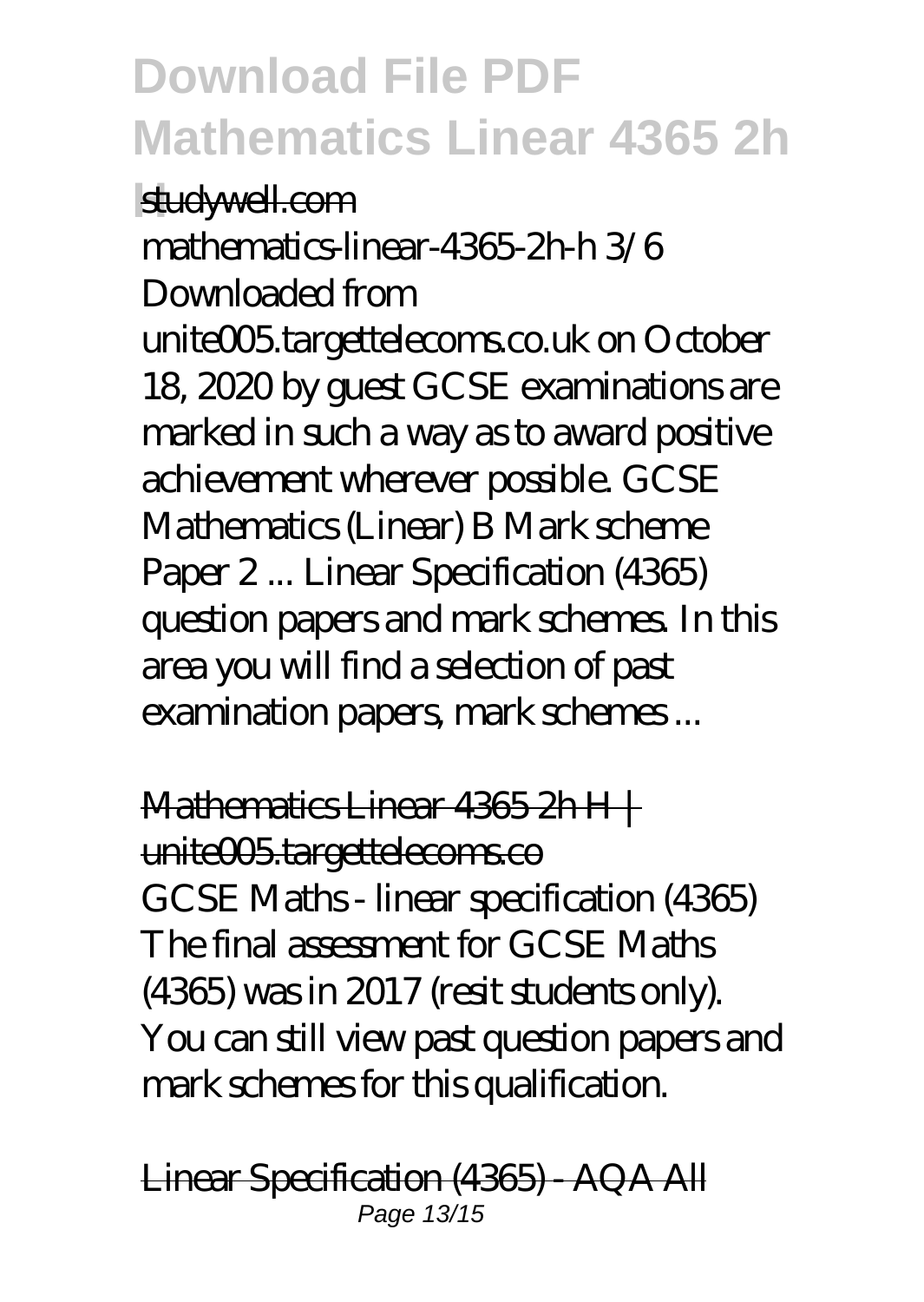#### **H**About Maths

WMP/Nov13/4365/1H (02) 2 a h b length cross-section Formulae Sheet: Higher Tier Volume of sphere= - 4  $\,$  r3 3 Surface area of sphere= 4 r2 Volume of cone=  $1 r2h$  3 Curved surface area of cone= rl In any triangleABC Area of triangle=  $ab \sin C$  Sine rule a  $b$  c==

Mathematics (Linear) 4365/1H Paper 1 H - Maths Made Easy tier f n0000000081113a075 c54365/1h mathematics (linear) paper 1  $t$ ier h n $000000000001113$ a $000$ c54365/2f mathematics (linear) paper 2 tier f n00000000111113a105 c54365/2h mathematics (linear) paper 2 tier ... lbg13\_70.x01. l1bg13\_70bg13baqa 00114